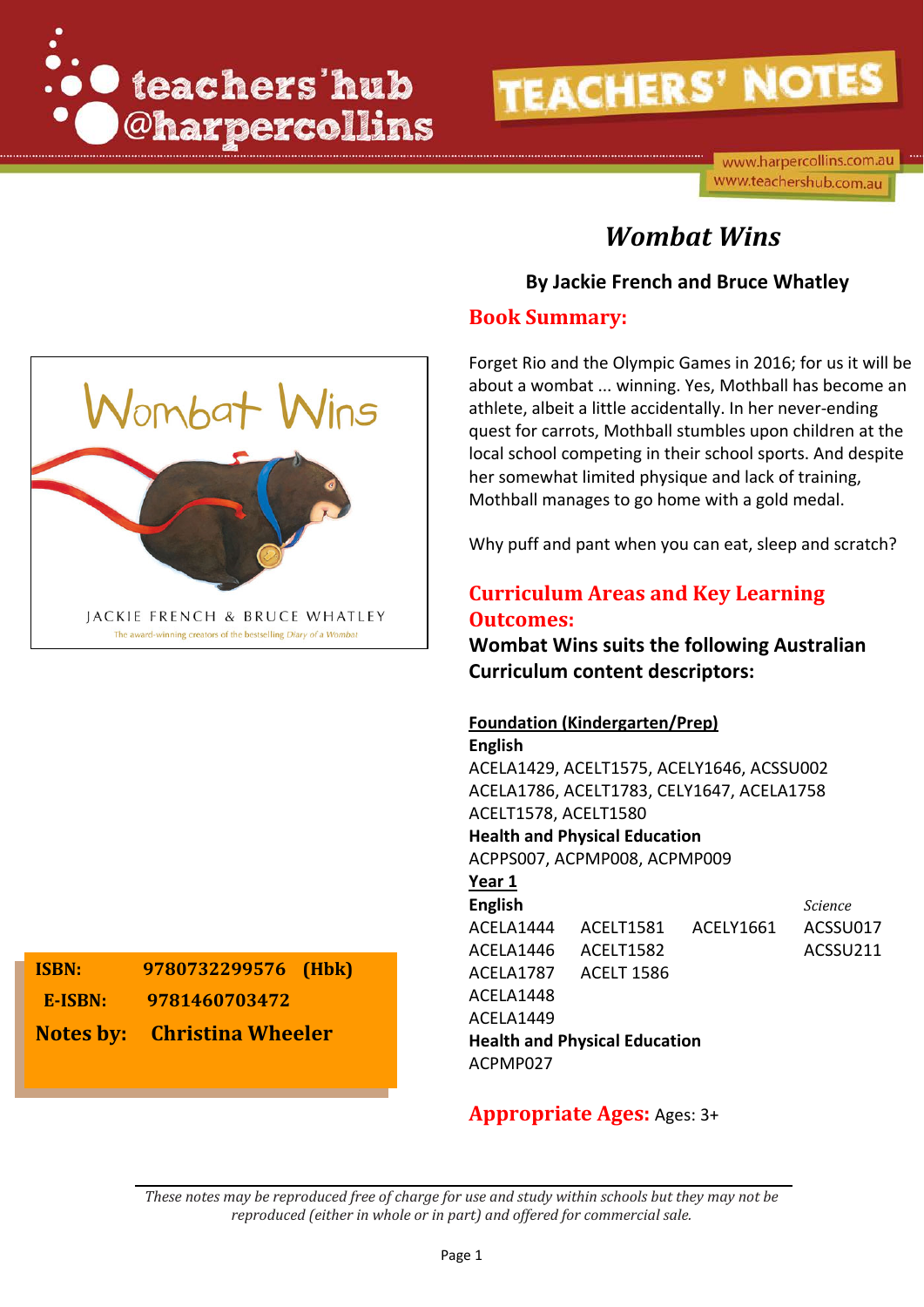

www.harpercollins.com.au www.teachershub.com.au

## **CONTENTS**

- Book Summary
- About the author
- Author Inspiration
- About the Illustrator
- Key Curriculum Areas
- Reason for Studying the Book
- Themes
- About the author of the notes

## **Activities**

- Pre-reading questions
- Reading and Viewing
- Speaking and Listening
- Writing and Representing
- Grammar, Punctuation and Vocabulary
- Health and Physical Education
- Science and Digital Technologies
- Worksheets

## **ABOUT THE AUTHOR**

Jackie French is the Australian National Children's Laureate for 2014 and 2015. She is also an historian, ecologist, dyslexic, and a passionate worker for literacy, the right of all children to be able to read, and the power of books.

Jackie's writing career spans 25 years, 148 wombats, over 140 books, 36 languages, 3,721 bush rats, and over 60 awards in Australia and overseas.

*'Stories tell us who we are. They teach us empathy so we understand who others are. They give us the power to imagine and create the future' - Jackie French.*

For more information about Jackie French *<http://www.jackiefrench.com/>*

## **Author Inspiration**

I loved Sport's Day at school (except for the old fashioned bloomers our headmistress made us wear): ice cold drinks and picnic lunches and cheering for your friends, but thought they needed just one thing to make them perfect.

A wombat.

So here it is!

*These notes may be reproduced free of charge for use and study within schools but they may not be reproduced (either in whole or in part) and offered for commercial sale.*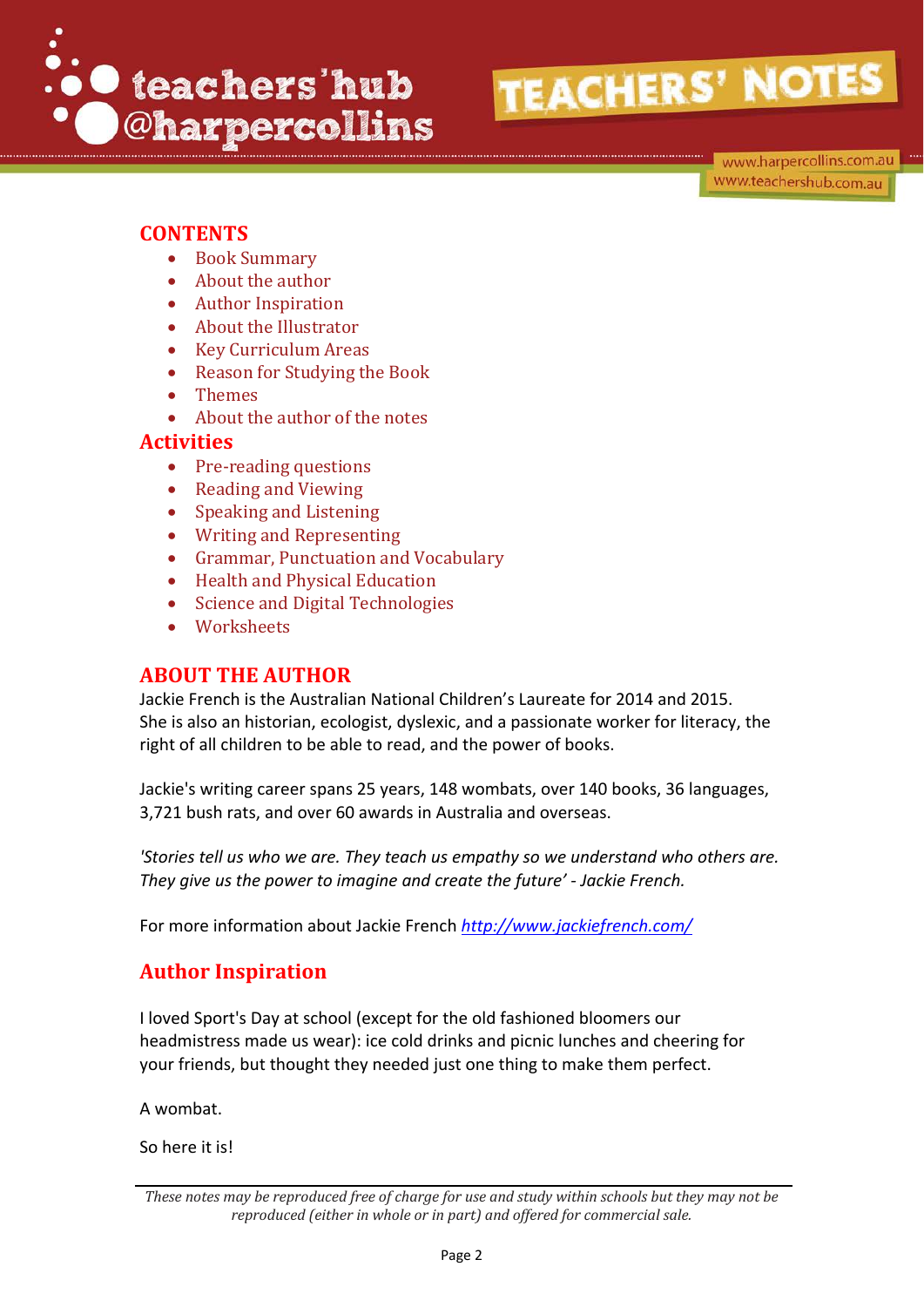

www.harpercollins.com.au www.teachershub.com.au

# **ABOUT THE ILLUSTRATOR**

Bruce Whatley is one of Australia's best-loved and most-respected authorillustrators. His most recent books include the enormously successful and awardwinning *Diary of a Wombat*, written by Jackie French, and its companion volume,

*The Secret World of Wombats*, also illustrated by Bruce. The best selling team have also collaborated on *Pete the Sheep*, and most recently, *Josephine Wants to Dance*. Two of Bruce's previous books, *The Ugliest Dog in the World* and *Tails from Grandad's Attic*, were named as Notable Books by the Children's Book Council of Australia in 1993 and 1996 respectively. *Looking for Crabs* was shortlisted by the Children's Book Council in 1993 and *Detective Donut and the Wild Goose Chase* was named an Honour Book by the Children's Book Council in 1998. Bruce has illustrated forty books to date, including a number that he has co-written with Rosie Smith. Their latest collaboration was *Little White Dogs Can't Jump.* For more information on Bruce Whatley<http://www.brucewhatley.com/>

## **KEY CURRICULUM AREAS**

- English
- Health and Physical Education
- Science

# **REASONS FOR STUDYING THIS BOOK**

*Wombat Wins* is a humorous and engaging story through which reading, writing, listening and speaking tasks can be integrated. It also offers scope for dramatization and play. The language is tangible and relatable to younger audiences and will allow newly independent readers to interact with the text in a successful and way.

## **THEMES**

- Wombats behaviour, diet, habitat
- Exercise and Sports
- Relationships between humans and animals

## **ABOUT THE AUTHOR OF THE NOTES**

Christina Wheeler is a Teacher-Librarian who works with primary and lowersecondary students. She completed an Arts Degree majoring in English and History, followed by a Post-Graduate Diploma in Education, at the University of Queensland.

*These notes may be reproduced free of charge for use and study within schools but they may not be reproduced (either in whole or in part) and offered for commercial sale.*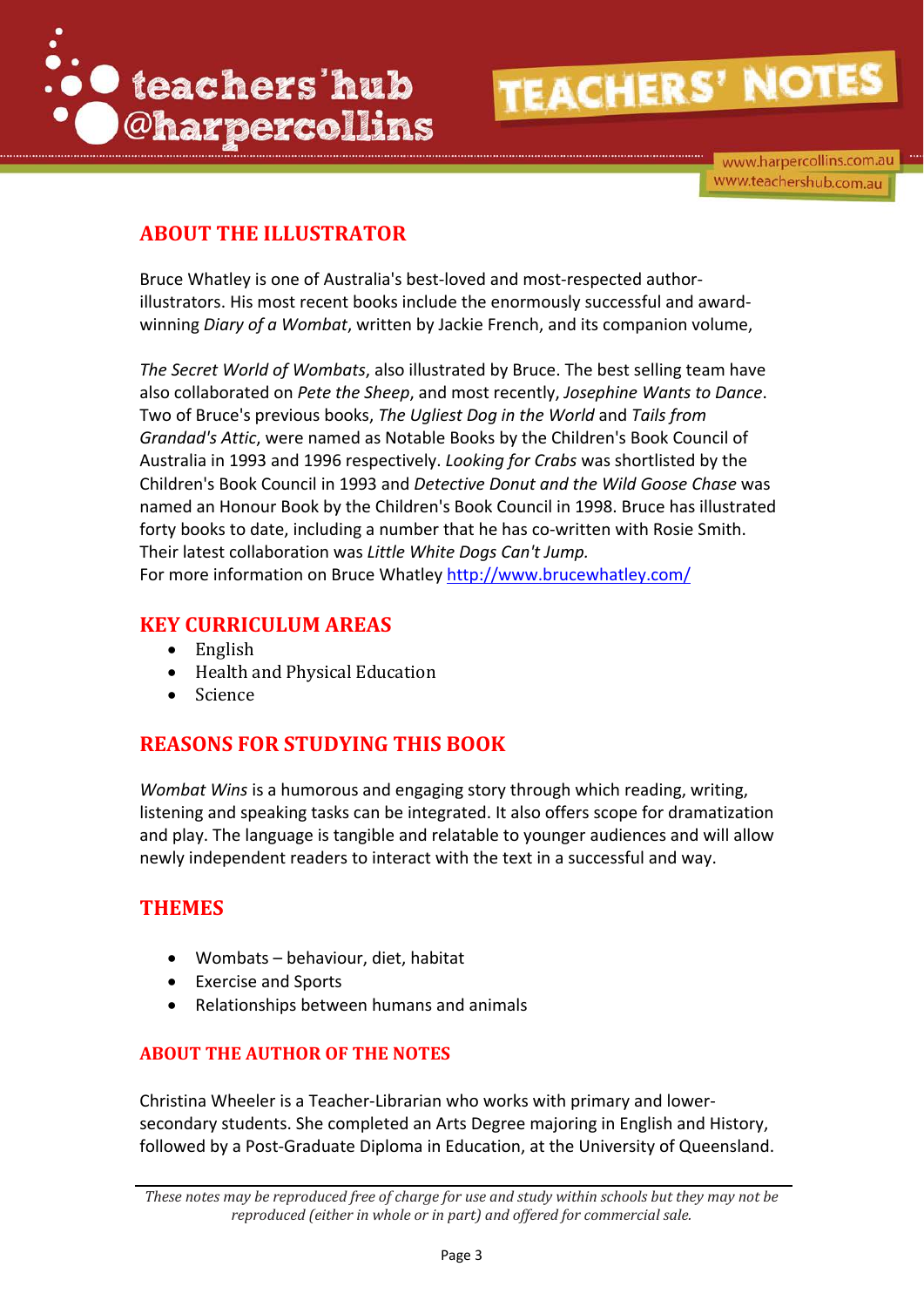

www.harpercollins.com.au www.teachershub.com.au

She later received a Graduate Diploma in Teacher-Librarianship from QUT. One of her favourite aspects of her job is what she calls the 'goose bump effect' – those moments when students share their insights and experiences of texts. The joy of being able to bring non-readers to books is another of her passions.

#### **Pre-reading Questions**

- Before reading, look carefully at the front cover of *Wombat Wins*. Make predictions about what Mothball might have won. What clues give you these ideas?
- Have you read other *Wombat* books by Jackie French and Bruce Whatley? If so, what do you already know about this wombat? If not, what can you tell about her from the illustration on the cover?
- Discuss the way in which illustrations help tell stories, offering another layer of meaning in addition to the written text.

#### **Reading and Viewing**

- Mothball uses body language to express her various moods and feelings. Carefully examine the drawings of her. In small groups, discuss what the illustrations reveal about Mothball's thoughts (Worksheet 1).
- What can we tell about Mothball's nature from the illustration on p6/7 when she sits on top of the bin looking into the window? What clues do we get from the illustrations?
- On the page-opening in which Mothball raids the fridge, what do you think her face looks like under the brown paper bag? Why do you think this?
- Which parts of the story make you laugh? Why are they funny?
- What relationship does Mothball share with her humans? What clues give us this idea? What relationship to you and your family share with an animal? Write a journal entry sharing your thoughts.
- Read some of Jackie French's *The Shaggy Gully Times* to the class, or some of the other *Wombat* books.

*These notes may be reproduced free of charge for use and study within schools but they may not be reproduced (either in whole or in part) and offered for commercial sale.*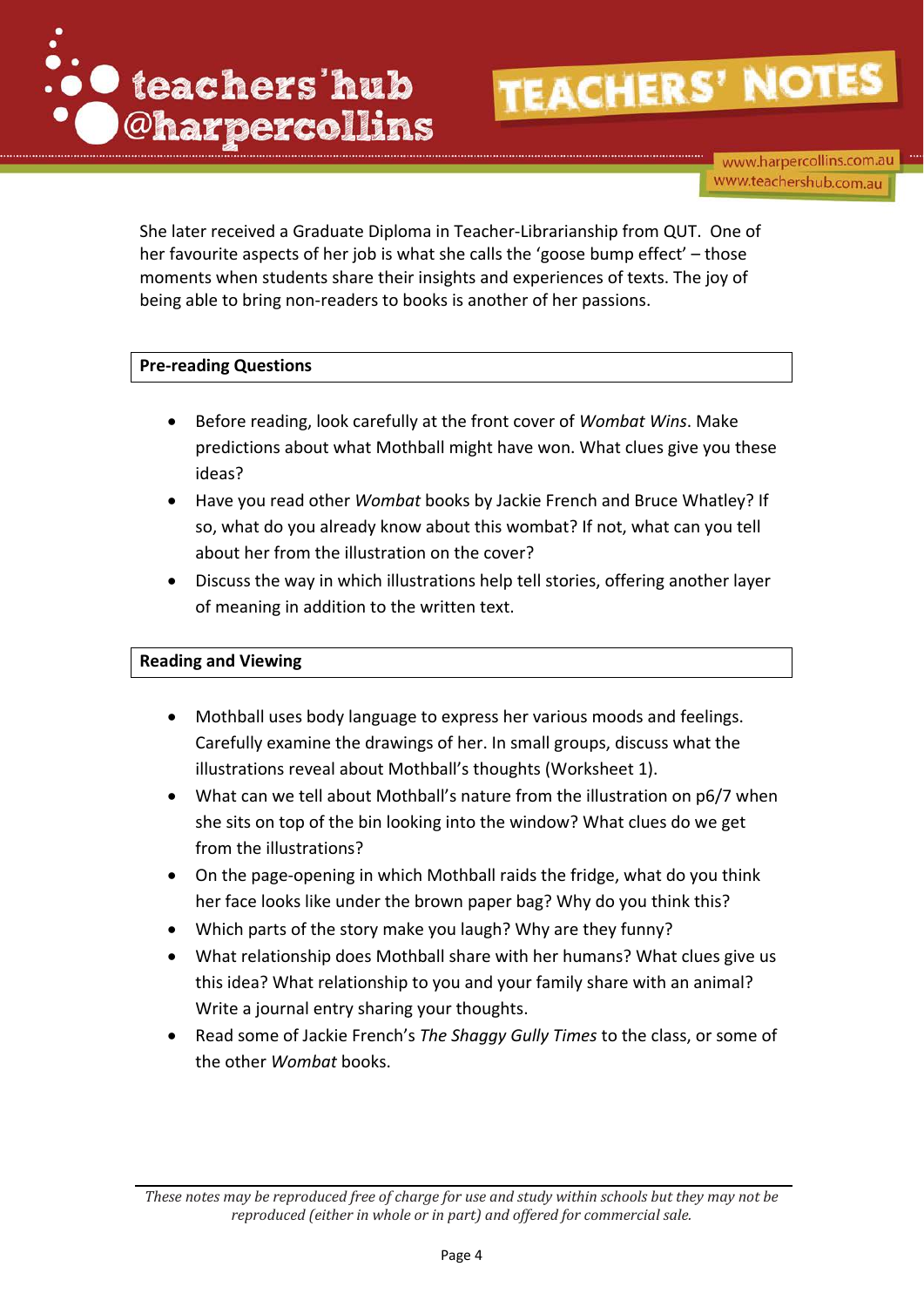

#### **Speaking and Listening**

- In reading groups, take turns reading the text aloud. Ask for help with any of the unfamiliar words. Add these new words to your Word Wall.
- What is your favourite page in *Wombat Wins*? Why is this your favourite? Share with a friend.
- Mothball has a goal carrots! How important are goals and determination to reach your goals? Have you ever had a goal? If so, how did you go about achieving it?
- Listen to a partner retell the story of *Wombat Wins* in their own words, then swap and tell your version.

#### **Writing and Representing**

• Mothball narrates the story in a 'wombat-like' fashion, but does not always communicate in complete sentences. Revise the components of a simple sentence. Rewrite the first page-opening in full sentences, being careful to use capital letters at the start and full stops at the end of your sentences. (To differentiate, have more able students write more complex sentences.)

Example *Original Expected Beyond expectations* 

- o Ate grass.  $\rightarrow$  I ate grass.  $\rightarrow$  I was hungry so I ate some grass.
- o Scratched.  $\rightarrow$  I scratched my leg.  $\rightarrow$  My leg was itchy so I scratched it.
- Use role-play to retell *Wombat Wins*. Perform to another class.
- Use an app such as [Explain Everything](http://explaineverything.com/) to explain what happens in *Wombat Wins.*
- Mothball finds herself in the middle of a school sports day. Write a reflection that shares what your sports days are like at school.
- After eating all of the 'Big Grass', Mothball sleeps. What might she be dreaming of as she sleeps?
- Differentiation: Write a simple news report for *The Shaggy Gully Times* about Mothball's glorious day at the Sports Day. Alternatively, perform a sports report similar to what you'd see in the news.

*These notes may be reproduced free of charge for use and study within schools but they may not be reproduced (either in whole or in part) and offered for commercial sale.*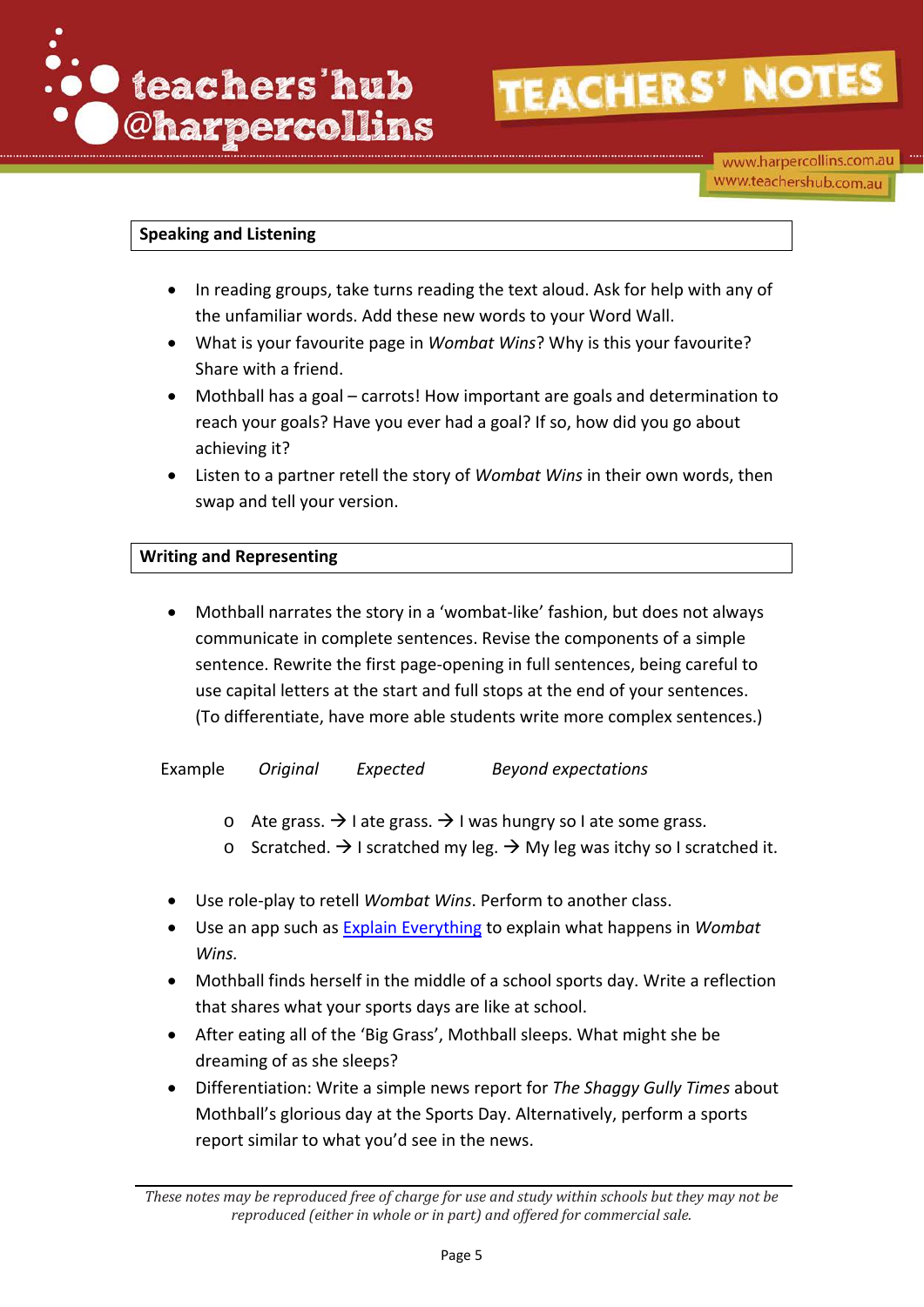

www.harpercollins.com.au www.teachershub.com.au

### **Grammar, Punctuation and Vocabulary**

| wombat                                | wins  | carrots | ate      | scratched | grass  |  |  |
|---------------------------------------|-------|---------|----------|-----------|--------|--|--|
| bored                                 | now   | not     | humans   | where     | rocks  |  |  |
| Differentiation: Extension Vocabulary |       |         |          |           |        |  |  |
| floppy                                | beast | escaped | attacked | fierce    | fought |  |  |

- Use the vocabulary above to:
	- o Create a Word Wall for classroom display
	- o Create sight word cards (Worksheet 2)
	- o Use sight word cards to play 'memory' in small groups (Worksheet 2)
	- o Use as the week's spelling words
	- o Break down these words into syllables and phonemes
	- o Categorise these words into parts of speech such as nouns, verbs and adjectives
	- o Write sentences using some of these words
- Discuss the use of exclamation marks and question marks to punctuate sentences.

Explain when/why this is the appropriate punctuation mark to use. As a class, identify these as you read the story once more. Practise using these in your own sentences.

#### **Health and Physical Education**

- Try some of the sports that Mothball competes in, such as potato sack races and running races. What is tricky about some of these events? What would you need to adjust next time to help you perform better?
- What other sports could have been included in *Wombat Wins*? Draw your own page-opening suitable for inclusion in *Wombat Wins* with your new sport added in.
- Make up your own game and play with your classmates. Make up a few simple rules for your game.

*These notes may be reproduced free of charge for use and study within schools but they may not be reproduced (either in whole or in part) and offered for commercial sale.*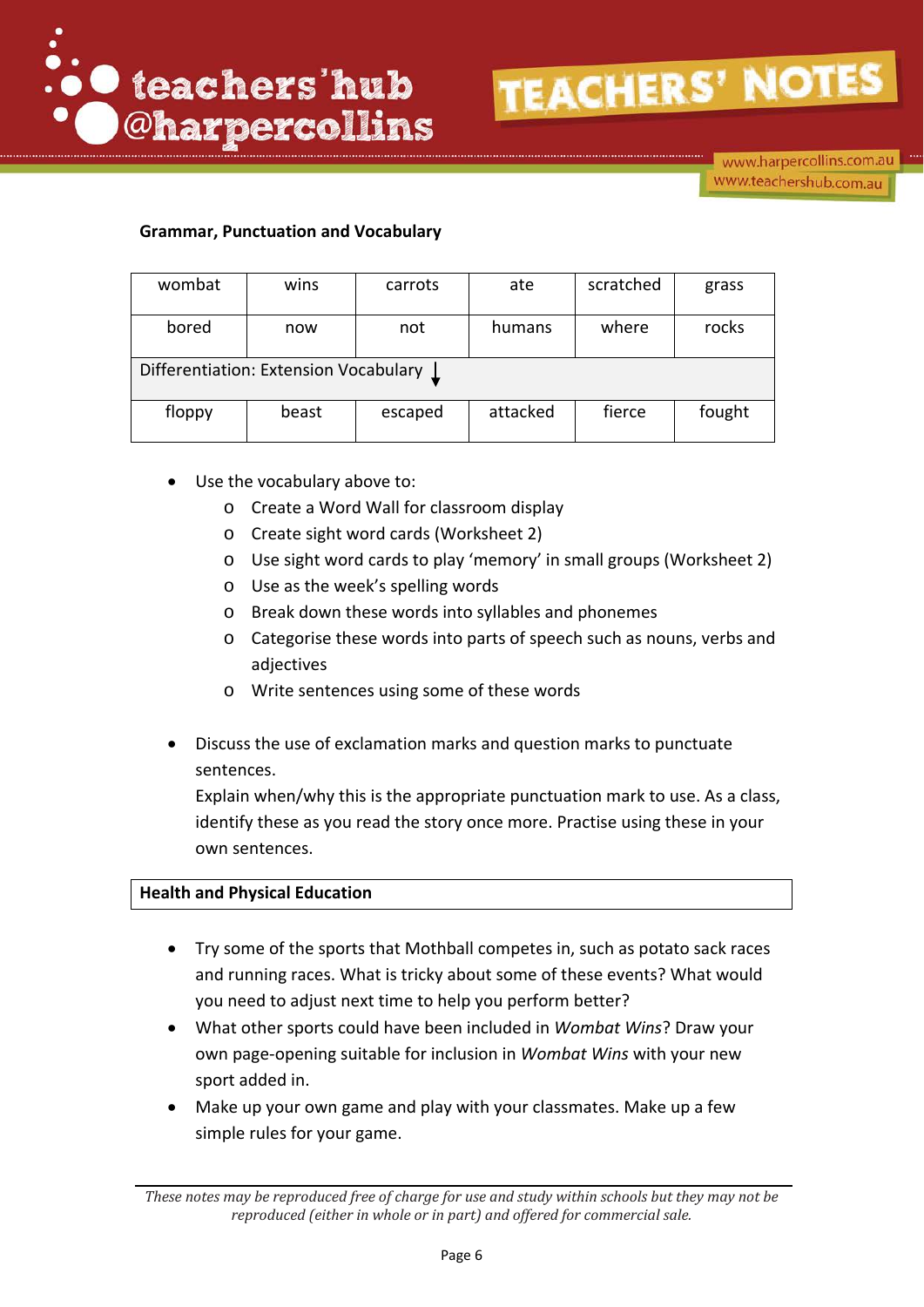

### **Science/Digital Technologies**

- Read about wombats, in particular their diets. Why does Mothball love carrots and 'Big Grass' so much? What other foods might she enjoy?
- Create a menu for Mothball, including the foods that she might like to try.
- Consider growing your own vegetable patch starting with seeds and tracking their progress. Take photos of the progress, tracking its growth in a photo journal.
- As you read about wombats, take notes about their:
	- o Appearance
	- o Diet
	- o Habitat
	- o Behaviour
	- o Location (on a map of Australia)
	- o Life Cycle

Use these notes to present an information report about wombats. (Worksheet 3)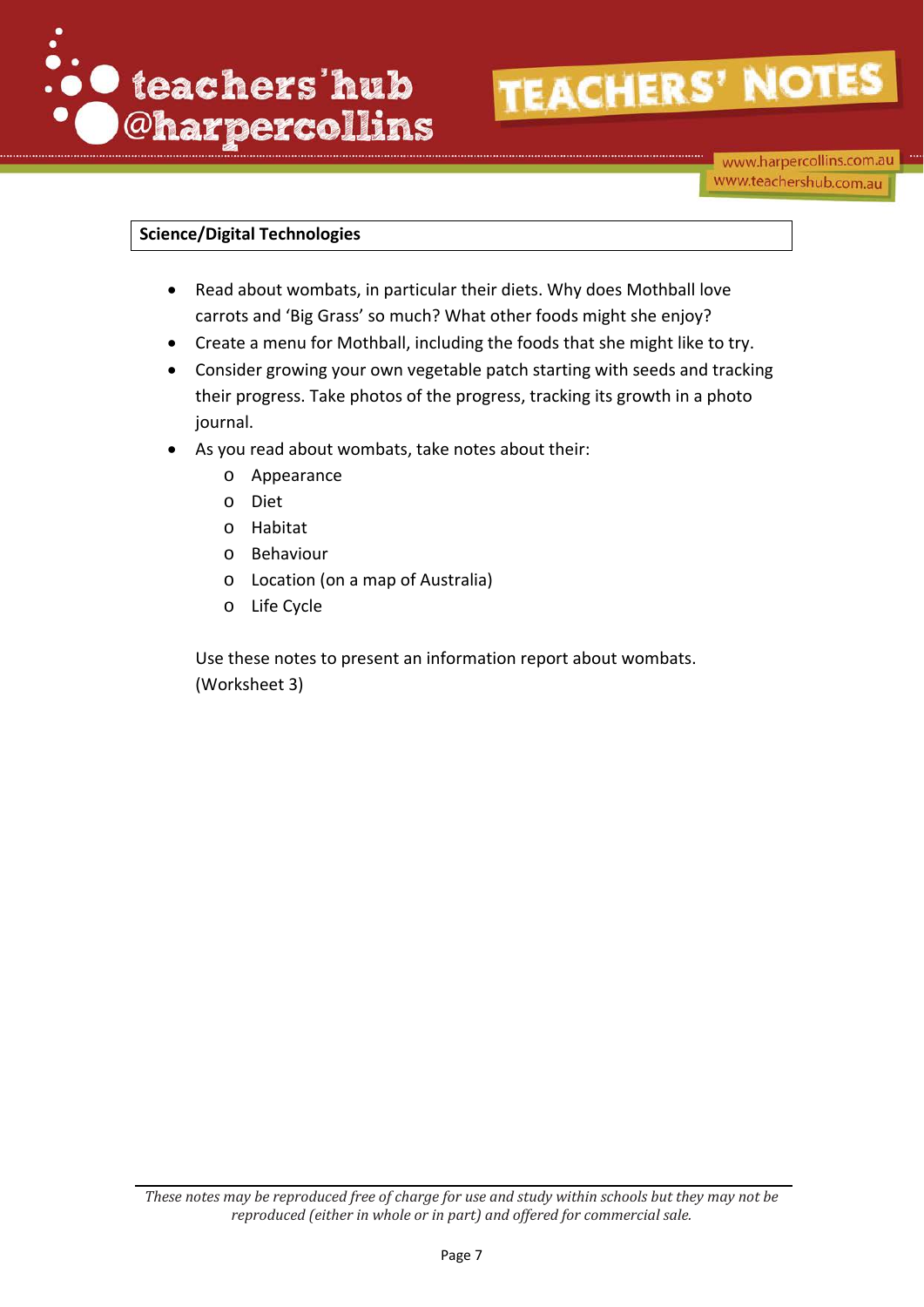



www.harpercollins.com.au www.teachershub.com.au

## Worksheet 1 – Mothball's body language (non-verbal communication)



*These notes may be reproduced free of charge for use and study within schools but they may not be reproduced (either in whole or in part) and offered for commercial sale.*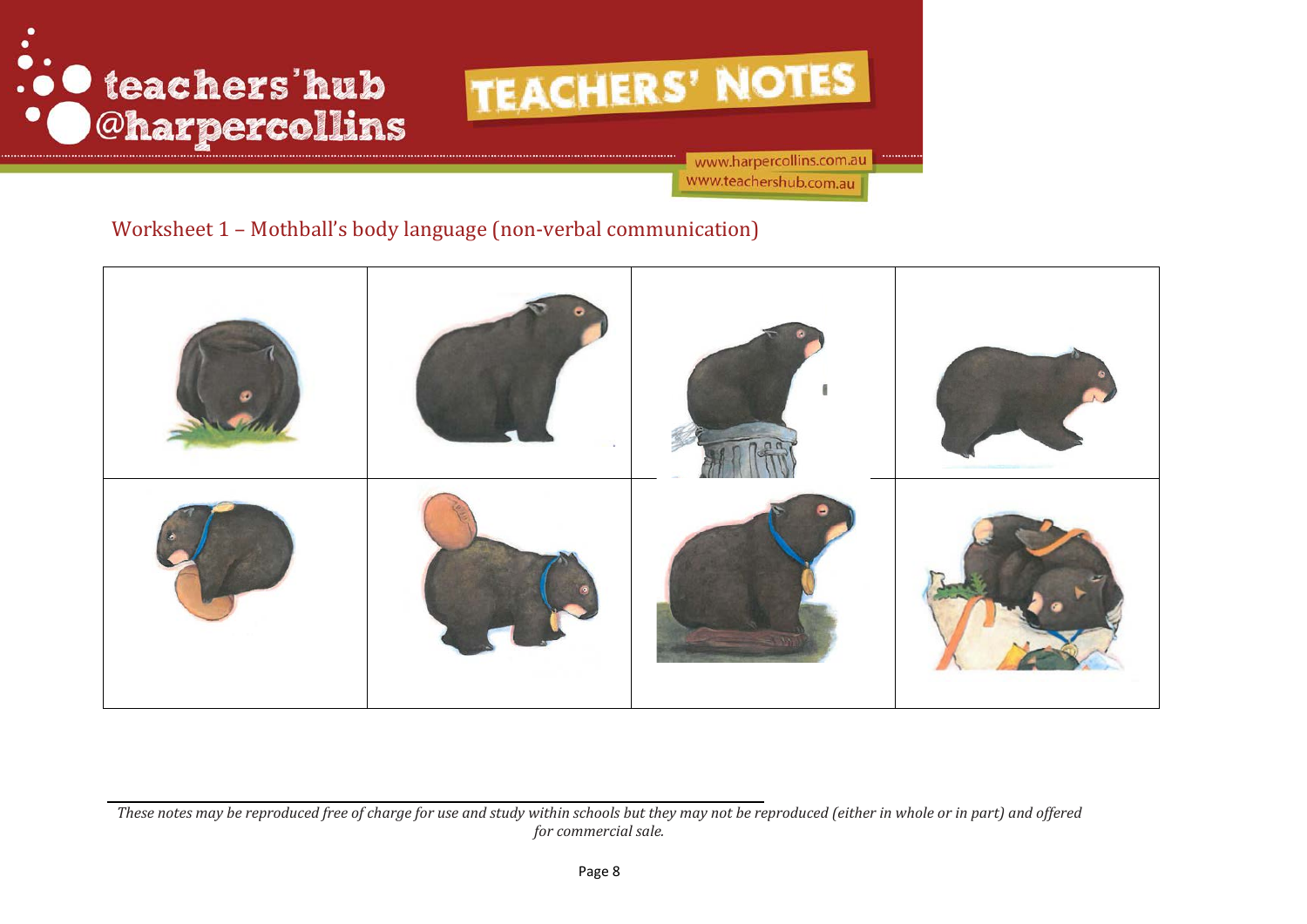# ... teachers'hub **Oharpercollins**

TEACHERS' NOTES

www.harpercollins.com.au

www.teachershub.com.au

Worksheet 2 – Sight Word Cards

| wombat                                             | wins  | carrots | ate      | scratched | grass  |  |
|----------------------------------------------------|-------|---------|----------|-----------|--------|--|
| bored                                              | now   | not     | humans   | where     | rocks  |  |
| Differentiation: Extension Vocabulary $\downarrow$ |       |         |          |           |        |  |
| floppy                                             | beast | escaped | attacked | fierce    | fought |  |

*These notes may be reproduced free of charge for use and study within schools but they may not be reproduced (either in whole or in part) and offered for commercial sale.*